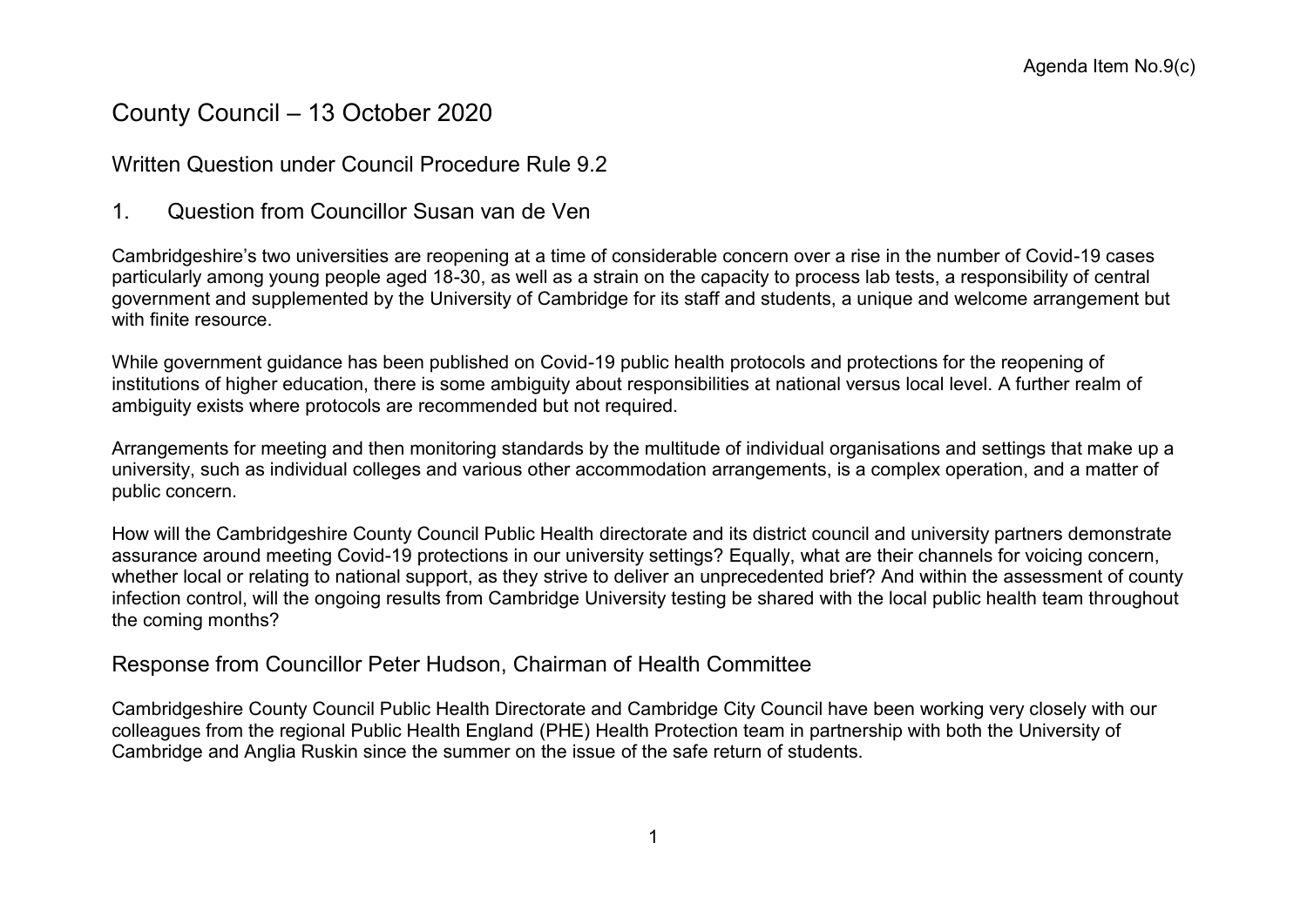Key aspects of this work have included providing support on questions of COVID prevention, setting up new pathways to deal with single and multiple COVID cases and putting together COVID outbreak plans in both universities. Whilst the Local Authority (LA) and PHE Health Protection team have been acting in an advisory capacity on the universities' plans to make the environments COVID secure, there has been a greater degree of oversight and assurance provided in terms of the outbreak management plan. These plans were draft in collaboration with the Local Authority and PHE and required sign off by the Director of Public Health. As a result both universities have very clear processes whereby:

- There is agreement that every positive result from a staff or student will be notified to the Local Authority.
- Both the LA and university will track numbers and patterns to identify any evidence of outbreaks
- There are clear steps, defined in a Standard Operating Procedure, to take in the case of an outbreak. These steps will be decided by an outbreak control team made up of Local Authority, PHE and university partners. An outbreak is defined by PHE as "two or more confirmed cases of COVID-19 among students or staff who are direct close contacts, proximity contacts or in the same cohort in the university or halls of residence within 14 days. A cohort might be a tutorial group, lecture group, lab session, social club, or other defined group within the school".

|  | A high level summary of the work that has been put in place can be seen below: |  |
|--|--------------------------------------------------------------------------------|--|
|  |                                                                                |  |

|                    | University of Cambridge                                                                                                                                                                                                                                                                                                                                                                                                                                     | Anglia Ruskin                                                                                                                                                   |
|--------------------|-------------------------------------------------------------------------------------------------------------------------------------------------------------------------------------------------------------------------------------------------------------------------------------------------------------------------------------------------------------------------------------------------------------------------------------------------------------|-----------------------------------------------------------------------------------------------------------------------------------------------------------------|
| Governance         | A COVID-19 Outbreak Management University Working Group (CUWG) has been set up including members<br>from the County Council Public Health Directorate, Environmental Health Cambridge City Council. This sits<br>within the Education Cell of the Cambridgeshire and Peterborough Local Outbreak Control Plan and reports<br>into the daily Outbreak Management Team and into the weekly Cambridgeshire and Peterborough Health<br><b>Protection Board.</b> |                                                                                                                                                                 |
| Weekly<br>meetings | The Upper and Lower Tier LAs sit<br>on the UoC COVID-19<br>Management Team, the Rapid<br>Response Group, and both of the<br>UoC incident management teams -<br>Gold for strategic decision-making,<br>Silver for operational response.                                                                                                                                                                                                                      | The Upper and Lower Tier LA sits on the ARU COVID-19 Advisory Group<br>would partner with ARU to inform strategic decision making in any<br>COVID-19 outbreaks. |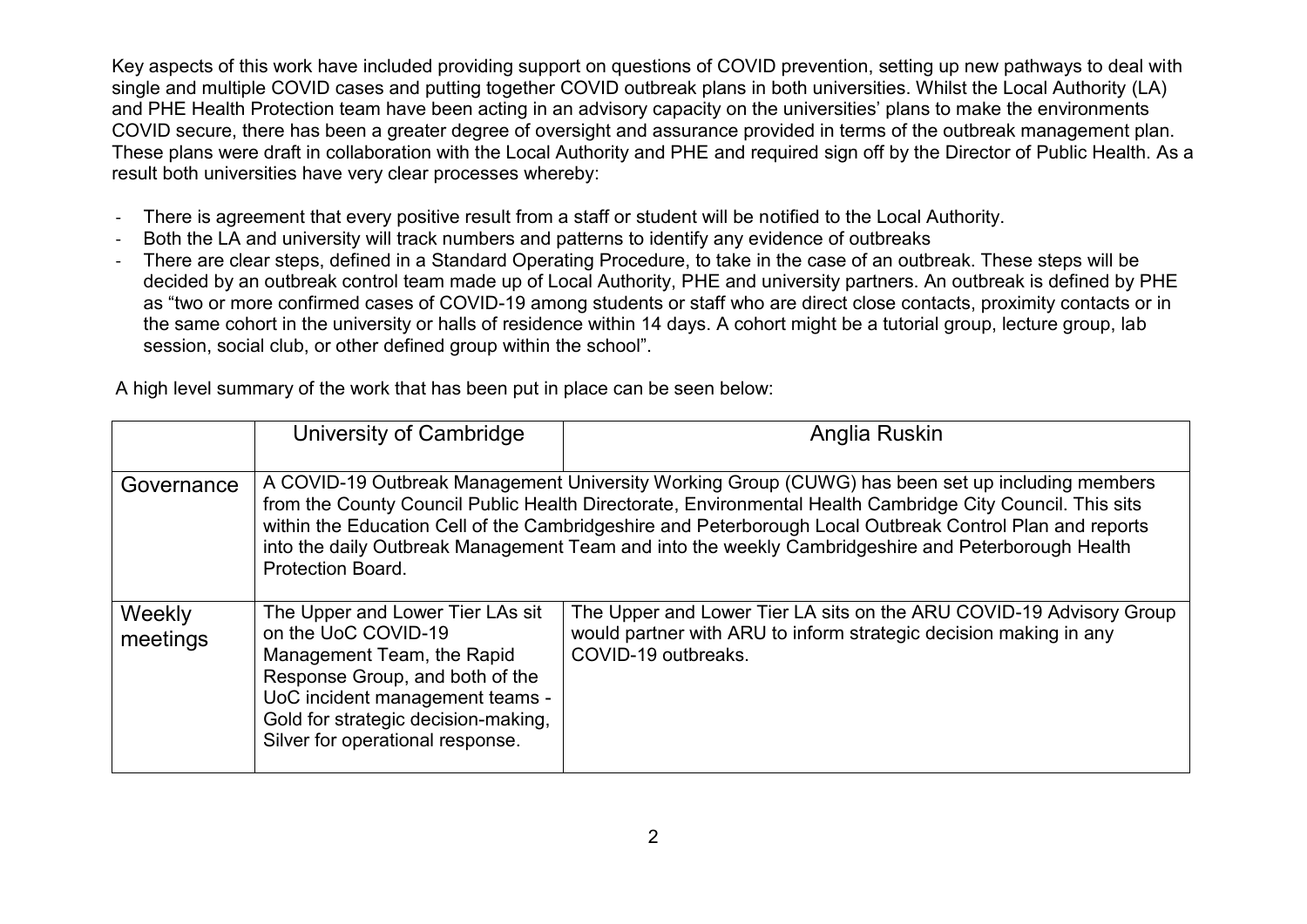|                                  | University of Cambridge                                                                                                                                                                                                                                                                                                                                                                        | Anglia Ruskin                                                                                                                                                                                                                                                                                                                                                                                                                                                                                                                                                                            |
|----------------------------------|------------------------------------------------------------------------------------------------------------------------------------------------------------------------------------------------------------------------------------------------------------------------------------------------------------------------------------------------------------------------------------------------|------------------------------------------------------------------------------------------------------------------------------------------------------------------------------------------------------------------------------------------------------------------------------------------------------------------------------------------------------------------------------------------------------------------------------------------------------------------------------------------------------------------------------------------------------------------------------------------|
| Codes of<br>conduct              | Both universities have drawn up codes of conduct for students that include complying with the COVID-19<br>protective measures, taking a COVID-19 test if symptomatic and informing the university Single Point of<br>Contact of any positive result. For ARU this is presented as <b>Covid-19 Safe Behaviours Community Pledge</b> .<br>For UoC this is the <b>COVID Community Statement</b> . |                                                                                                                                                                                                                                                                                                                                                                                                                                                                                                                                                                                          |
| Social<br>distancing             | Social distancing is a key component of the Universities' plans. They have put in place measures to reduce<br>social contact and maintain social distance keeping people 2m apart from those they do not live with wherever<br>possible.                                                                                                                                                       |                                                                                                                                                                                                                                                                                                                                                                                                                                                                                                                                                                                          |
| Face<br>coverings                | physical shielding are not possible.                                                                                                                                                                                                                                                                                                                                                           | Staff, students and visitors are expected to wear a face-covering, unless exempt, where it is not possible to<br>maintain social distancing of at least two metres on university campuses. For education activities, face-<br>coverings will be needed if consistent two metre distancing is not possible and other control measures such as                                                                                                                                                                                                                                             |
| Attendance<br>registers          | needed.                                                                                                                                                                                                                                                                                                                                                                                        | Attendance registers are kept for any teaching space to facilitate rapid identification of possible close contacts if                                                                                                                                                                                                                                                                                                                                                                                                                                                                    |
| Infection<br>control<br>measures | $\bullet$<br>washrooms;<br>$\bullet$<br>times or reduce attendance on site<br>utilising outdoor space;<br>$\bullet$<br>$\bullet$<br>measures as one way entrances, exits and staircases.<br>$\bullet$<br>air in the workplace.                                                                                                                                                                 | Enhanced infection control protective measures being put in place in both universities include:<br>enhanced cleaning measures, especially for frequently used areas, surfaces, touchpoints and<br>increased availability of handwashing and hand sanitisation facilities;<br>reducing congestion through measures such as changes to timetables to stagger arrival or departure<br>managing entrance to, exit from and movement around buildings, as well as signage with such<br>Air handling and ventilation arrangements have been fully reviewed to ensure continued supply of fresh |
| Segmentation<br>of students      |                                                                                                                                                                                                                                                                                                                                                                                                | Segmentation (such as, the creation of small, sub-networks of students and staff) is one of the suite of possible<br>measures to manage and mitigate risks, and to make it easier to identify and limit those who need to take<br>action in the event of a case or outbreak. ARU and UoC have tried as far as possible to segment students and                                                                                                                                                                                                                                           |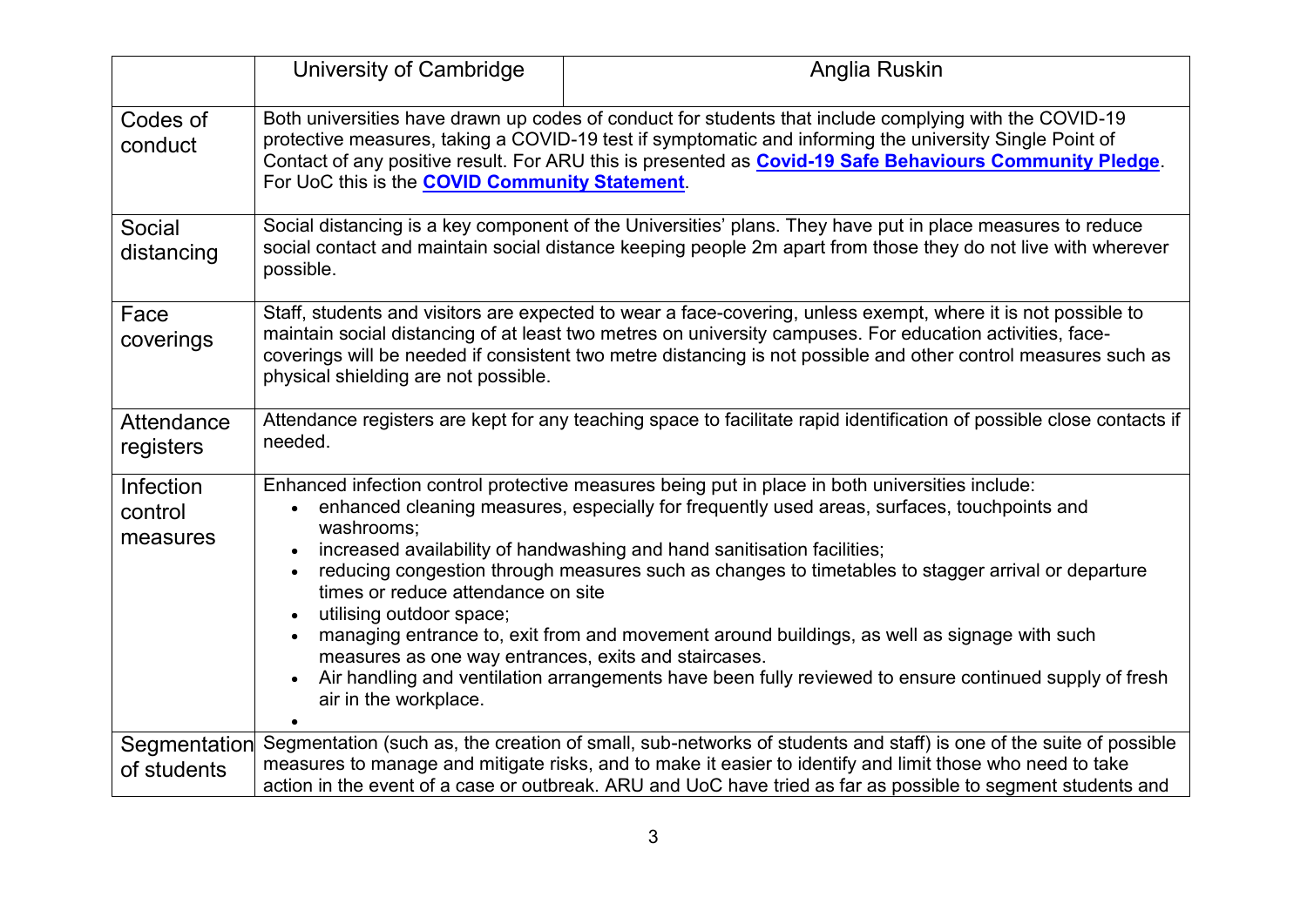|                            | University of Cambridge                                                                                                                                                                                                                                                                                                    | Anglia Ruskin                                                                                                                                                                                                                                                                                                   |
|----------------------------|----------------------------------------------------------------------------------------------------------------------------------------------------------------------------------------------------------------------------------------------------------------------------------------------------------------------------|-----------------------------------------------------------------------------------------------------------------------------------------------------------------------------------------------------------------------------------------------------------------------------------------------------------------|
|                            | staff by course, year group, accommodation in teaching and accommodation situations in order to support<br>easier detection of linked cases and enable more targeted closure or quarantine if necessary. Use of segments<br>means that certain classes or student households could be quarantined instead of wider groups. |                                                                                                                                                                                                                                                                                                                 |
|                            | UoC has created household<br>bubbles for those students resident<br>in colleges. These bubbles will be<br>part of the regular asymptomatic<br>testing programme being run by<br>the university.                                                                                                                            | ARU has created household bubbles for those students living in our<br>owned and managed accommodation.                                                                                                                                                                                                          |
| <b>Staff</b>               | helping to ensure social distancing.                                                                                                                                                                                                                                                                                       | University staff will continue to work from home where possible, reducing the number of people on campus and                                                                                                                                                                                                    |
| Teaching                   | Both universities are taking a blended approach to teaching, in which large lectures for the 2020/21 academic<br>year will be delivered online, with small group teaching, lab and practical work delivered in person in a safe and<br>secure manner.                                                                      |                                                                                                                                                                                                                                                                                                                 |
| Events                     |                                                                                                                                                                                                                                                                                                                            | It has been agreed that any events planned will be subject to the advice of a Safety Advisory Group (SAG)<br>meeting convened by the District Local Authority. It was in consultation with the SAG that ARU significantly<br>curtailed its face to face fresher week social events and put them online instead. |
| International<br>students  | Measures are in place in both universities to ensure international students that are required to self-isolate on<br>arrival into the country are safe and well looked after.                                                                                                                                               |                                                                                                                                                                                                                                                                                                                 |
| Single point<br>of contact | Both universities have established a 7 day a week COVID-19 Helpdesk function to provide advice and<br>oversight of COVID-19 related support and act as a single point of contact for positive cases and information<br>sharing between the Local Authority and PHE.                                                        |                                                                                                                                                                                                                                                                                                                 |
| <b>Testing</b>             | UoC have their own pathway for<br>rapid testing for all staff and<br>students with symptoms. In<br>addition the UoC are rolling out a                                                                                                                                                                                      | ARU will use the NHS national testing system. To enhance access for<br>students the LA has been working to get macro-level approval to have a<br>Local Testing Site (walk-in site) in Cambridge City in an area that is<br>accessible to Anglia Ruskin students.                                                |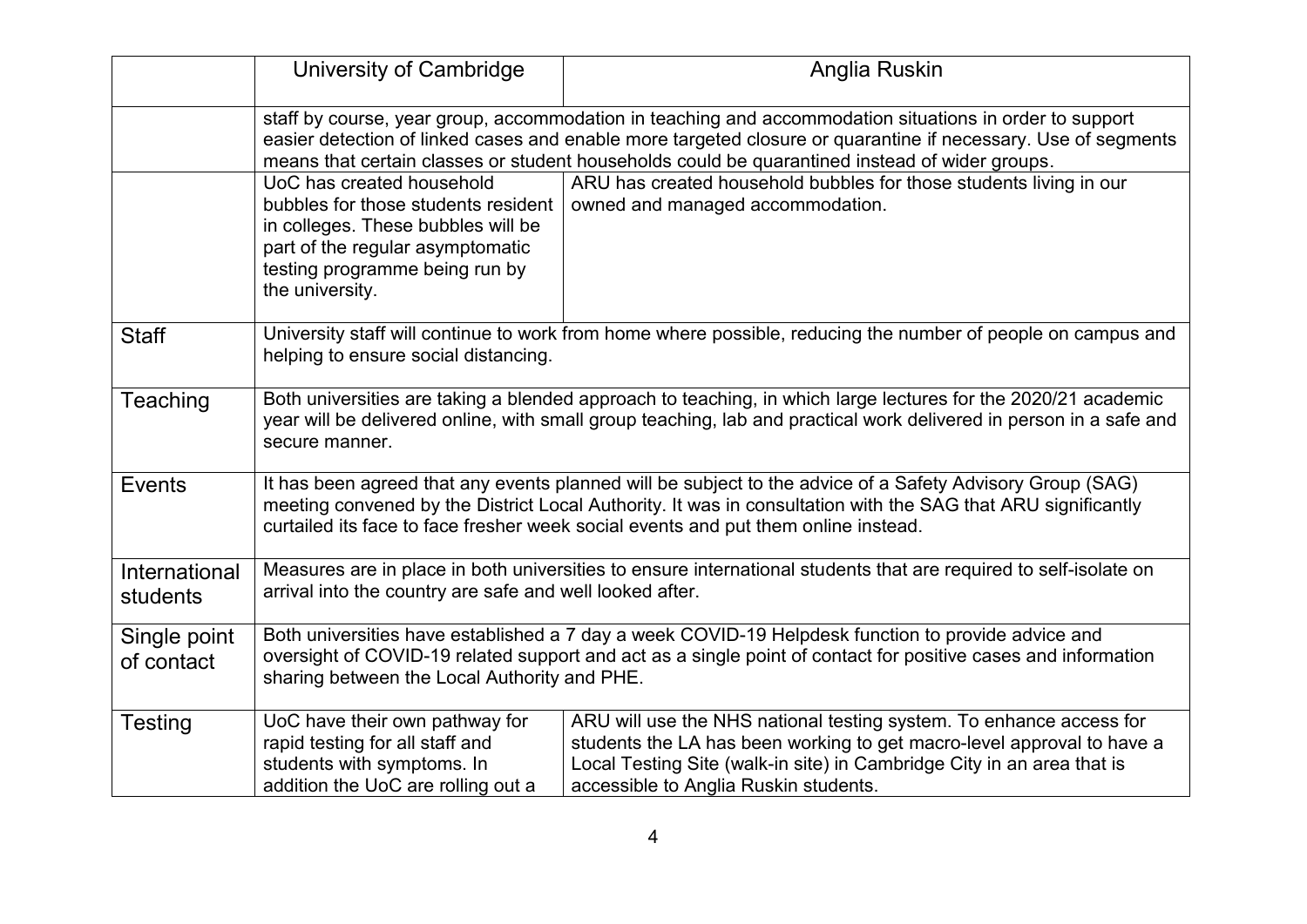|                               | University of Cambridge                                                                                                                                                                                                                                                                                                                                                                                                                                                                                                                                                                                                                                                                                    | Anglia Ruskin                                                                                                                                                                                                                                                                                                                                                                                                                                                                                                                                                                                                                                                                                                                                                                                                                                                                                          |
|-------------------------------|------------------------------------------------------------------------------------------------------------------------------------------------------------------------------------------------------------------------------------------------------------------------------------------------------------------------------------------------------------------------------------------------------------------------------------------------------------------------------------------------------------------------------------------------------------------------------------------------------------------------------------------------------------------------------------------------------------|--------------------------------------------------------------------------------------------------------------------------------------------------------------------------------------------------------------------------------------------------------------------------------------------------------------------------------------------------------------------------------------------------------------------------------------------------------------------------------------------------------------------------------------------------------------------------------------------------------------------------------------------------------------------------------------------------------------------------------------------------------------------------------------------------------------------------------------------------------------------------------------------------------|
|                               | weekly asymptomatic testing<br>programme for all students<br>resident in College<br>accommodation.                                                                                                                                                                                                                                                                                                                                                                                                                                                                                                                                                                                                         |                                                                                                                                                                                                                                                                                                                                                                                                                                                                                                                                                                                                                                                                                                                                                                                                                                                                                                        |
| Surveillance                  |                                                                                                                                                                                                                                                                                                                                                                                                                                                                                                                                                                                                                                                                                                            | Both universities have procedures in places to notify the LA of EVETY positive student and staff case, whether<br>it comes from the symptomatic testing or the asymptomatic testing programme in the UoC. These cases will be<br>monitored by the LA Surveillance Cell to identify changes in rates of infection over time with increases flagged if<br>necessary to the LA Outbreak Management Team and Health Protection Board.                                                                                                                                                                                                                                                                                                                                                                                                                                                                      |
| Identifying<br>outbreaks      | An outbreak is defined by Public Health England as two or more confirmed cases of COVID-19 among students<br>or staff who are direct close contacts, proximity contacts or in the same cohort in the university or halls of<br>residence within 14 days. A cohort might be a tutorial group, lecture group, lab session, social club, or other<br>defined group within the school.<br>The LA surveillance cell and both universities are keeping a record of every positive case to enable them to<br>proactively identify the signs of an outbreak in order to take immediately action. This information is passed to<br>the Environmental Health Team to have an overview of the wider community issues. |                                                                                                                                                                                                                                                                                                                                                                                                                                                                                                                                                                                                                                                                                                                                                                                                                                                                                                        |
| <b>Outbreak</b><br>management | situations including:<br>students and staff;<br>on the activities of the university;<br>a localised outbreak in student accommodation;                                                                                                                                                                                                                                                                                                                                                                                                                                                                                                                                                                     | Outbreak Management plans have been written by both universities in close collaboration with the LA and PHE<br>and signed off by the LA Director of Public Health. There are clear protocols in place for actions on<br>identification of an outbreak with roles and responsibilities agreed. The Local Authority and PHE sit on the<br>highest decision making bodies relating to COVID-19 in both universities. Scenario planning exercise have<br>been carried out with both universities to test the processes in place on identification of single cases and<br>outbreaks. More complex scenario testing has been carried in the UoC and is planned with ARU to look at<br>increased prevalence of infection locally that requires interventions on the whole community, including<br>a large-scale outbreak that may result in substantial restrictions implemented at a local level that impact |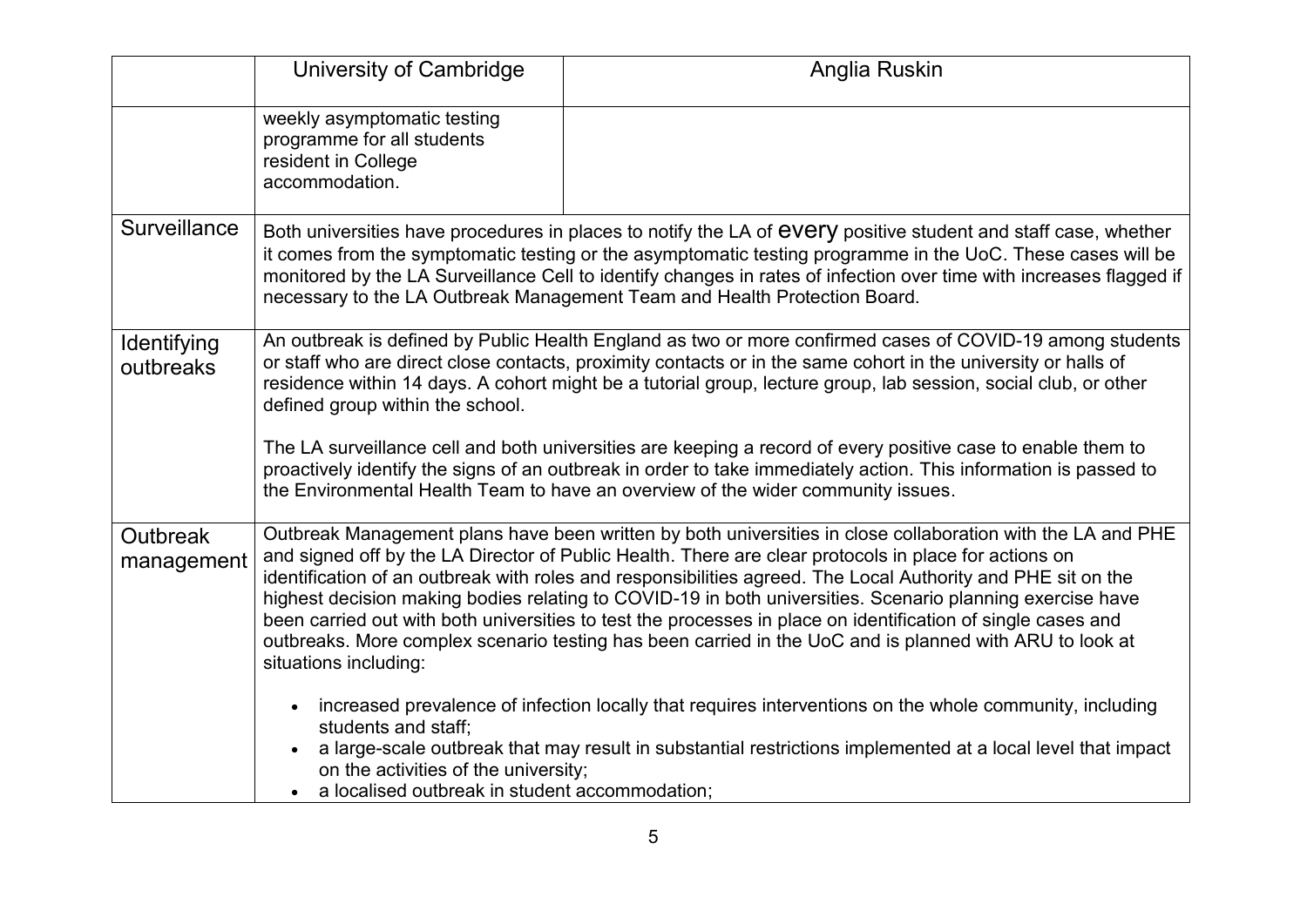|                                        | University of Cambridge                                                                                                                                                                                                                                                                                                                                                                                                                                                                                                                                                                                                                                                                                                                                                                                                                                                                                                                                                                                                                                                                                                                                                                                                                                                                                                                                                                                                                                                                                                                                                                                                                                                                                                                                                                                                                                                                                                    | Anglia Ruskin                                                                                                                                                                                                                                                                                                                                                                                                                                                                                                                                                                                                                                                                                                                                                                                                                                                                |
|----------------------------------------|----------------------------------------------------------------------------------------------------------------------------------------------------------------------------------------------------------------------------------------------------------------------------------------------------------------------------------------------------------------------------------------------------------------------------------------------------------------------------------------------------------------------------------------------------------------------------------------------------------------------------------------------------------------------------------------------------------------------------------------------------------------------------------------------------------------------------------------------------------------------------------------------------------------------------------------------------------------------------------------------------------------------------------------------------------------------------------------------------------------------------------------------------------------------------------------------------------------------------------------------------------------------------------------------------------------------------------------------------------------------------------------------------------------------------------------------------------------------------------------------------------------------------------------------------------------------------------------------------------------------------------------------------------------------------------------------------------------------------------------------------------------------------------------------------------------------------------------------------------------------------------------------------------------------------|------------------------------------------------------------------------------------------------------------------------------------------------------------------------------------------------------------------------------------------------------------------------------------------------------------------------------------------------------------------------------------------------------------------------------------------------------------------------------------------------------------------------------------------------------------------------------------------------------------------------------------------------------------------------------------------------------------------------------------------------------------------------------------------------------------------------------------------------------------------------------|
|                                        |                                                                                                                                                                                                                                                                                                                                                                                                                                                                                                                                                                                                                                                                                                                                                                                                                                                                                                                                                                                                                                                                                                                                                                                                                                                                                                                                                                                                                                                                                                                                                                                                                                                                                                                                                                                                                                                                                                                            | • a localised outbreak involving a particular student or staff member, faculty or department.                                                                                                                                                                                                                                                                                                                                                                                                                                                                                                                                                                                                                                                                                                                                                                                |
| Off campus<br>work with<br><b>EHOs</b> |                                                                                                                                                                                                                                                                                                                                                                                                                                                                                                                                                                                                                                                                                                                                                                                                                                                                                                                                                                                                                                                                                                                                                                                                                                                                                                                                                                                                                                                                                                                                                                                                                                                                                                                                                                                                                                                                                                                            | In partnership with Public Health, Environmental Health at the Cambridge City Council have been working with<br>businesses to ensure that they are COVID-19 safe. Environmental Health have been proactively visiting<br>businesses, in particular licensed premises such as bars, restaurants and pubs, to give advice and support for<br>them to remain open safely and to ensure customers, including students, can have a safe experience of the<br>City. Environmental Health have been working with the accommodation services at both ARU and UoC to<br>ensure that the accommodation provided meets all the necessary requirements. Private housing providers<br>have been given advice on how they should support students who need to self-isolate if necessary and on<br>deep cleaning required with any positive cases found living in off-campus accommodation. |
| Comms                                  | Both universities recognise that clear and timely communications are key to managing the spread of the virus<br>and dealing with outbreaks. They have set up websites (below) and are working with the LA to develop<br>communications plans for returning students and to refine a campaign aimed at 18-30 year olds when they are<br>off campus. The LA have supplied scripts for the universities to turn into their own video material warning about<br>people's behaviour in their free time not being COVID-Safe, including translations and shared communications<br>materials highlighting issues to do with living in houses in mass occupation. Supportive quotes from the<br>Director of Public Health and the Leader of the City Council have been given to the universities for their press<br>releases and all general campaign messages and materials shared. The LA have launched and continued to<br>promote the harder hitting campaign #Cancel COVID aimed at people aged 18 – 30 which concentrates on<br>avoiding the risk of a local lockdown. This is a mix of physical posters, social media posts using council<br>channels - including Instagram and tiktok, both organic and paid for. It also includes personal messages from<br>advocates designed to resonate with the target audience, which have so far included popstar, DJ and Love<br>Island contestant Marcel Somerville, the members of Cambridge university elite boat squad, contestants from<br>RuPaul's Drag Race, and actress Miriam Margoyles of Harry Potter and Call The Midwife fame whose video<br>was viewed 12,000 times in its first two days. The next iteration of the campaign – along with a continued<br>emphasis on advocate endorsements - will be to focus on symptoms, self-isolation and support.<br><b>University of Cambridge Guidance</b><br>https://aru.ac.uk/study/september2020/COVID-19-secure-campuses |                                                                                                                                                                                                                                                                                                                                                                                                                                                                                                                                                                                                                                                                                                                                                                                                                                                                              |
|                                        |                                                                                                                                                                                                                                                                                                                                                                                                                                                                                                                                                                                                                                                                                                                                                                                                                                                                                                                                                                                                                                                                                                                                                                                                                                                                                                                                                                                                                                                                                                                                                                                                                                                                                                                                                                                                                                                                                                                            |                                                                                                                                                                                                                                                                                                                                                                                                                                                                                                                                                                                                                                                                                                                                                                                                                                                                              |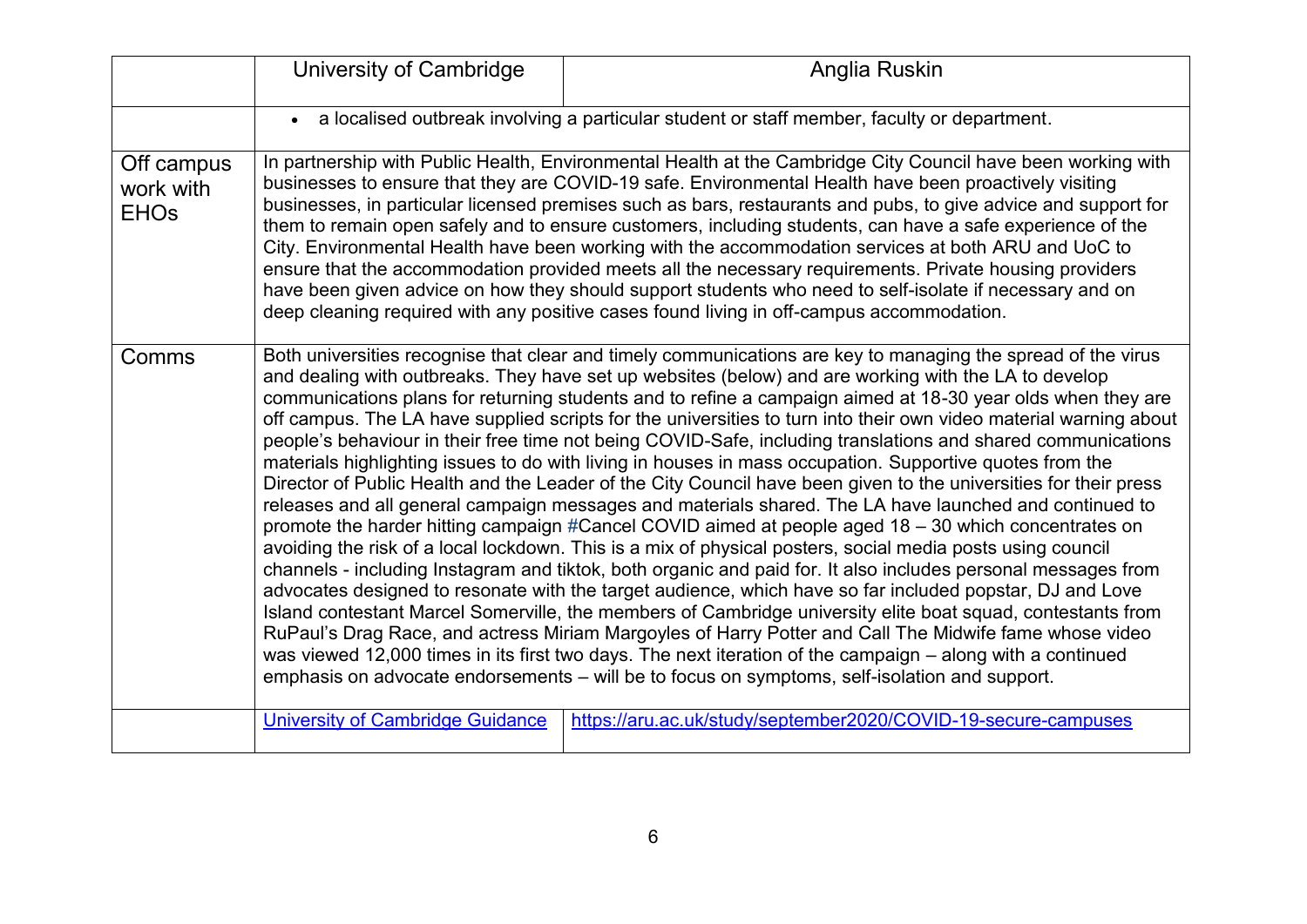The close partnership working between the universities, PHE and the LA with regular weekly meetings have allowed for clear and transparent communications, including highlighting areas of concern. The LA is part of a regional educational network brought together by PHE colleagues where issues can be raised on a regional level and request for national support escalated.

### 2. Question from Councillor Lucy Nethsingha

Following the convictions this summer of Keiran Burton and Guy Delph from Downham Market, and Lee Calder, from Whittlesey for extremely serious sexual abuse, will Cambridgeshire County Council be referring this case to the Cambridgeshire and Peterborough Local Safeguarding Children's Board for a serious case review? If so when will the review take place and the results be published. Given that these children were previously known to Cambridgeshire Social Services, if the case is not to be referred to the Safeguarding Board, what reasons are given for not referring the case for review? Please could the membership of the Child Safeguarding Practice Review Group be listed here, along with how to access any reviews carried out by the group.

## Response from Councillor Simon Bywater, Chairman of Children and Young People Committee

There has not been and will not be a Serious Case Review in this matter. While the offences committed are very clearly abhorrent, and I welcome the lengthy jail sentences for the offenders, Serious Case Reviews [now referred to as Child Safeguarding Practice Reviews] are only undertaken where it is clear that there have been clear missed opportunities to safeguard children from serious harm, and where the completion of a multi-agency review would result in learning for the future.

Children's services had been supporting the family for a period of time owing to the impact of the mother's mental ill-health. There was never any indication from any agency working with the family that the children were being sexually abused. All indications were that positive progress was being made. The children have made no disclosures of abuse to this day.

Our Quality Assurance Service continually reviews the effectiveness of our children's services, providing an on-going programme of learning and reflection. Actions by children's services were reviewed by the quality assurance service at the time the offending came to light, and found no indications of any missed opportunities to safeguard the children from sexual abuse.

Children's services can only act where there is evidence that harm is taking place. As soon as it became clear from police information that the children were being harmed, we acted immediately to safeguard them.